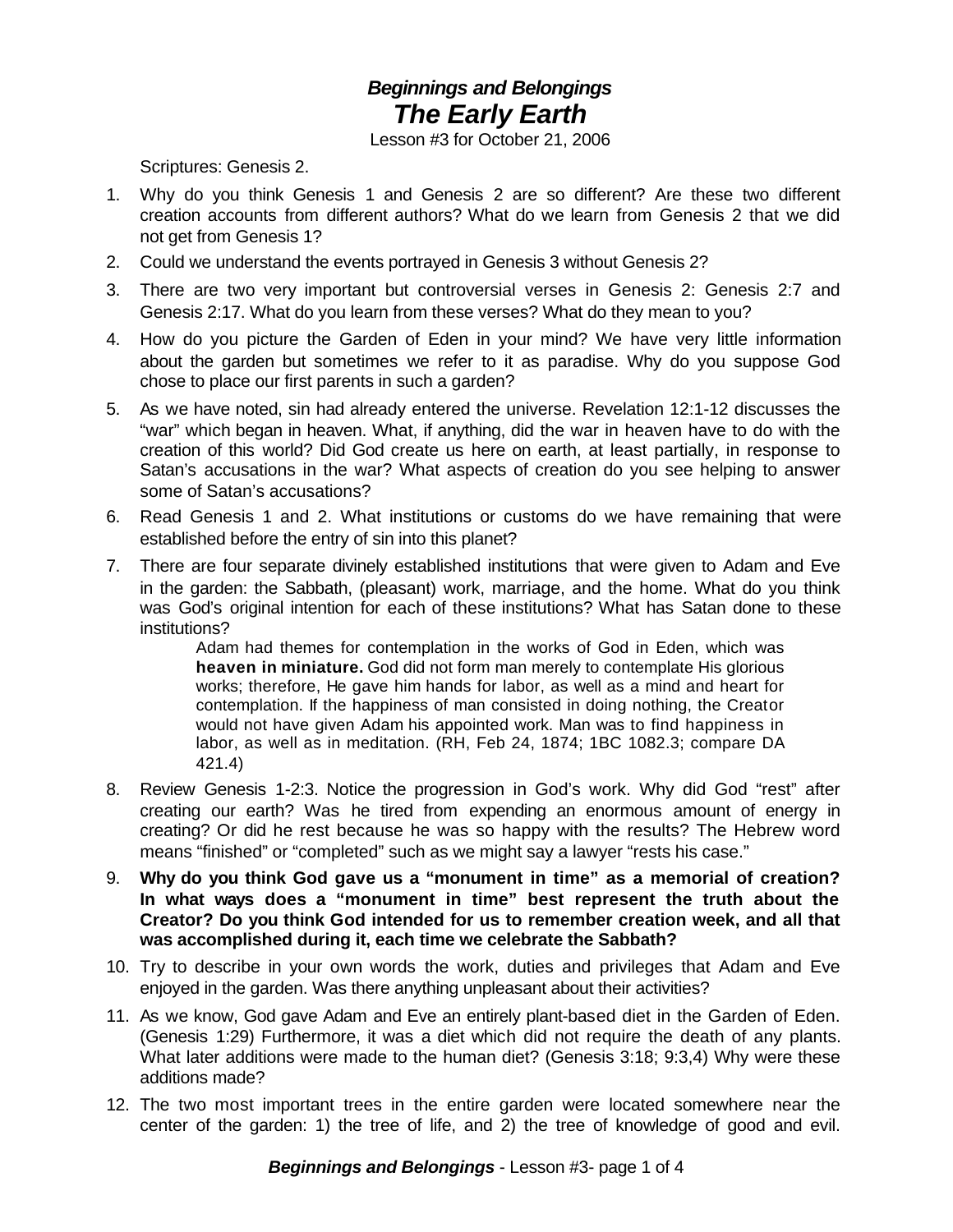What do you think was different about these two trees? Were they physically different from other trees? Did Adam and Eve ever get lost or have difficulty finding their way back to the tree of life? Did Adam and Eve have to do anything to care for the tree of life? The Bible seems to imply that if a person can eat of the fruit of the tree of life, and continue to do so, he/she can live forever. What quality about this fruit imparts eternal life? Or is the food a symbol of something that gives eternal life? What was different about the tree of knowledge of good and evil? Was there something inherently poisonous about the fruit? Or did it merely represent a change in relationship?

- 13. Ellen White repeatedly suggests that Satan desires to reach the tree of life and eat of the fruit so as to gain eternal life. If the devil were able to get to the tree and partake of the fruit, would it give him eternal life? (*RH* Feb. 24, 1874; *TA* 62.3; *2Red* 13.1)
- 14. In what ways was the Sabbath celebrated in the Garden of Eden? Did God and angels come to join in the Sabbath celebrations? Did any beings from other worlds come? **All heaven took a deep and joyful interest in the creation of the world and of man. Human beings were a new and distinct order. Theywere made "in the image of God," and it was the Creator's design that they should**

**populate the earth**. (RH Feb. 11, 1902; 1BC 1081.3; compare PP 52.2)

- 15. Some have suggested that the Sabbath is important physiologically because it is man's seventh day. They believe that every seventh day human beings need to rest. Which day of the week is actually our seventh day? It should be Thursday! The Sabbath was actually humanity's second day.
- 16. For various reasons the correct observance of the Sabbath day has been a sort of hallmark of God's true people down through the generations. Why do you think this is? What subsequent, very important events helped to bring additional meaning to the seventh-day Sabbath?
- 17. Read Exodus 20:8-11 and Deuteronomy 5:12-15. Did Moses forget the reasons for the Sabbath? Do the events of the exodus and the giving of the 10 commandments at that time add anything of importance to your understanding of the Sabbath?
- 18. What do the events of crucifixion week and crucifixion weekend, 1400 years later, add to our understanding of the importance and significance of the Sabbath?
- 19. What other interesting events are mentioned as occurring specifically on the Sabbath down through the Old and New Testament? Read Joshua 6:1-5. Is the seventh day mentioned in Joshua 6:4 the Sabbath?
- 20. After Athaliah, the daughter of Ahab and Jezebel of Israel, usurped control of Judah when her son died, she exercised the right of Queen for some seven years. Finally, when Jehoida had decided that young Joash was old enough to sit on the throne, he arranged a coup to take place on the Sabbath! Does this sound like a Sabbath-day's activity?
- 21. What do you think happened to the observance of the Sabbath during the exile in Egypt and later in Babylon? After coming out of Egypt they were exhorted to "remember" the Sabbath day. (Exodus 20:8-11) While in Babylonian captivity they were given strong reason to "remember" the Sabbath by Ezekiel who was in captivity with them. (Ezekiel 20:12,20)
- 22. Eighty or ninety years after returning to Jerusalem, the Jews had fallen into doing ordinary business on the Sabbath day and Nehemiah took some very brisk and determined steps to stop the breaking of the Sabbath by merchants wanting to do business! (Nehemiah 13:15-22)
- 23. Jesus warned his disciples about the difficulties of fleeing on the Sabbath day when Jerusalem would be surrounded by Roman armies. (Matthew 24:20)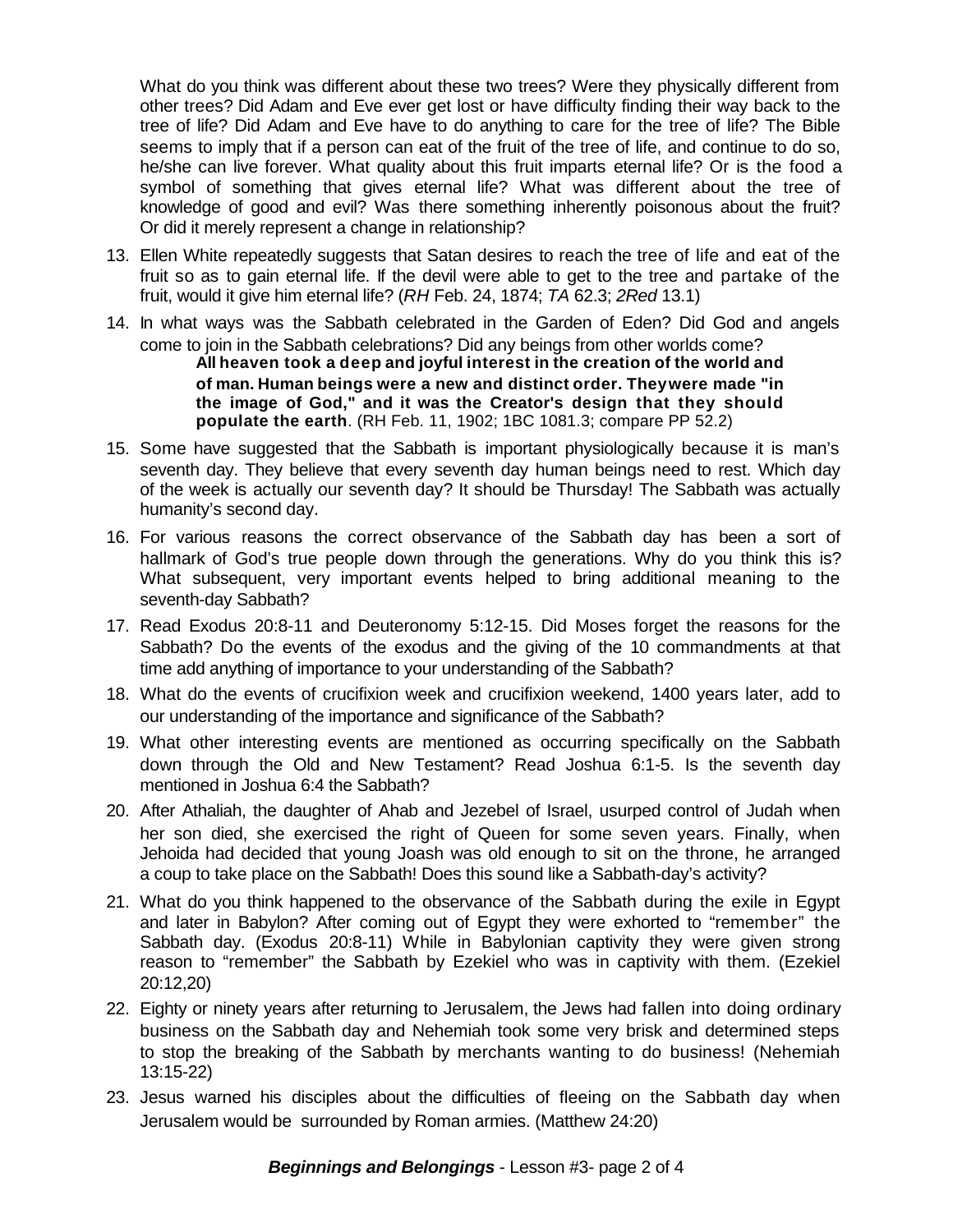- 24. Jesus himself apparently kept the Sabbath throughout his life. (Luke 4:16) Why do you think that virtually all of the 10 Commandments are repeated in the New Testament except the commandment to observe the Sabbath?
- 25. Read Genesis 2:7. Compare some more traditional translations, like the *King James* or the *RSV*, with some of the newer translations. What is implied by the final phrase in Genesis 2:7? Does man have an immortal soul implanted into him at the time of conception or birth? To many of our Christian friends this is what separates human beings from animals. Why do more modern translations use words like "man began to live"? What is a "living soul"? What does it take to make a "living soul"?
- 26. **Can a "soul" sin? (Ezekiel 18:4). Is the "soul" immortal in any sense? (Matthew 10:28; 1 Timothy 6:16)**
- 27. Review the common beliefs of some of our Christian friends about the soul. What do Roman Catholics believe about the soul? Can you make a list of non-biblical ideas that have arisen from the idea of an immortal soul? Hell? Purgatory? What do these concepts say about God? *The Great Controversy* 536 (1888); *4SP* 356 (1884)
- 28. Read Genesis 2:10-14. Do these verses imply that Adam and Eve ventured outside the garden to some of these other locations? How long do you think Adam and Eve lived in the garden?
- 29. How much do you think our world has changed from the way it was in the Garden of Eden? Does the world still reveal God's love? (Job 12:7-9; Romans 1:19, 20) Is God still truly revealed in nature? Does the violence in nature today reflect God?
- 30. Think of the most beautiful and wonderful place that you have ever visited. In what ways is it like your mental picture of the Garden of Eden?
- 31. Did Adam and Eve ever need sleep? If so, what did they sleep on?
- 32. Genesis 2 goes to some length in describing the creation of Adam, and later the creation of Eve. Why do you think this is? Why do you think Eve was made from a rib while Adam was made from the clay of the ground?
- 33. Were Adam and Eve originally created to be equal? What is implied by the expression "a companion suitable to him"?
- 34. Apparently, at the time of the fall, Adam was given authority over Eve. (Genesis 3:16) Why do you think this was? What has been the result of this change down through the generations? What has been the status of women through the ages? What is the status of women in many of the less-educated, less-civilized portions of the world today? Are there any places in the world where women are truly treated as equal? While Eve was made from a rib taken from Adam, every person from that day until this has been taken out of women. Does the fact that Eve was taken out of Adam make her in any way inferior?
- 35. **Read the last two verses of Genesis 2. What do these verses tell you about God's plan for marriage? Several New Testament authors have commented on the marriage relationship. (1 Corinthians 7:2-5; Ephesians 5:21-29; Hebrews 13:4) What do these additional verses tell you about the biblical plan for marriage? Are these the descriptions of marriage at its best in a sinful world, or the descriptions of an ideal marriage?**
- 36. After Adam and Eve had been created and were brought to the tree of life, do you think God gave them a guided tour of the garden? What did God say to them about the tree of life? About the tree of knowledge of good and evil? After God had finished describing these two trees and their purpose, what do you think Adam and Eve later discussed